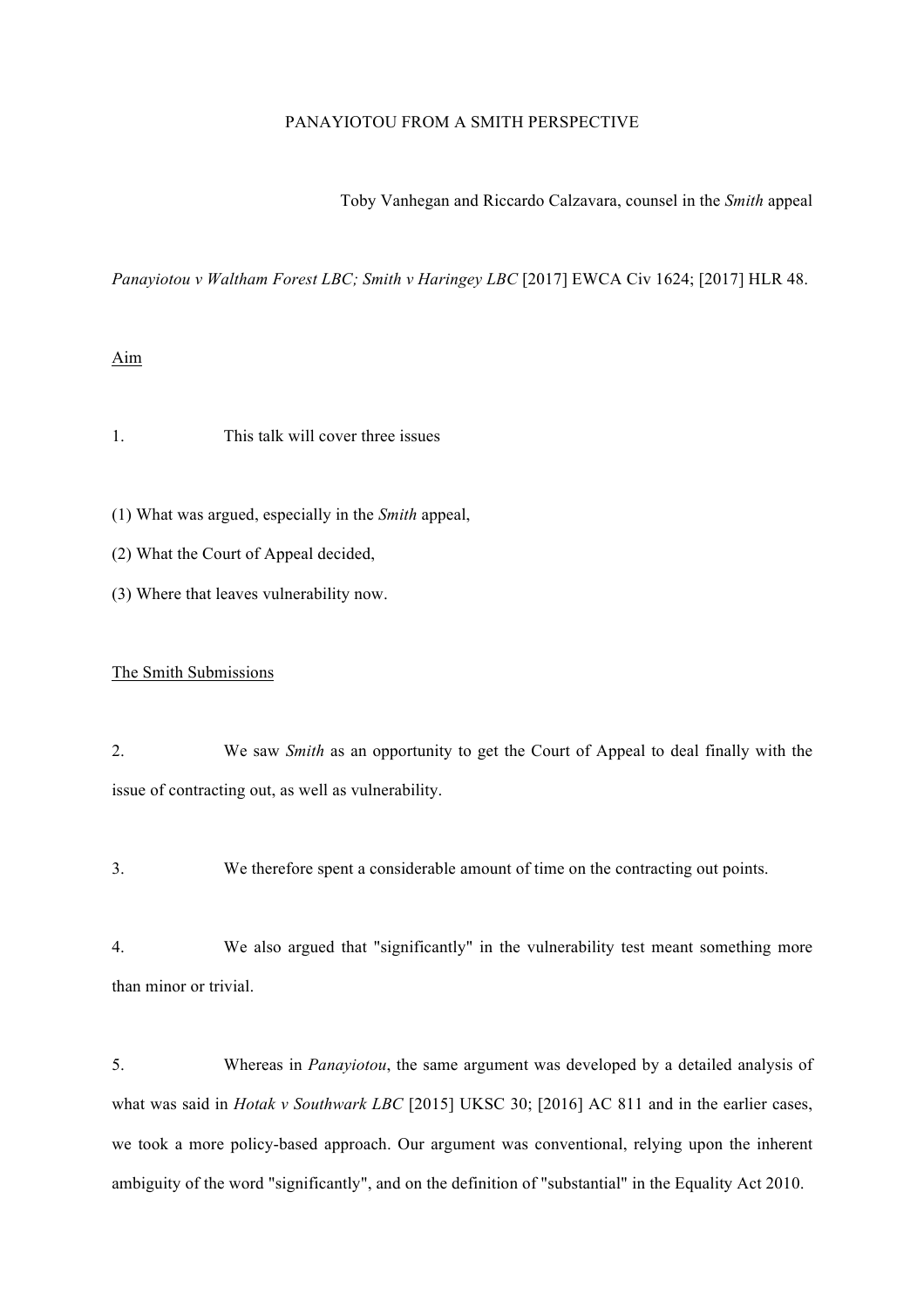6. Martin Westgate QC, leading counsel for *Panayiotou*, went first. He covered all the necessary ground, and so we adopted his submissions on the law, and made submissions only on the law as it applied to our review decision letter. We then made detailed submissions on the contracting out issue.

7. Next up were the local authorities. On paper, they were arguing that "significantly" meant "a lot". But, then came the bombshell. David Lintott, for *Waltham Forest LBC*, made oral submissions to the effect that "significantly" simply meant "relevant". The Court of Appeal liked the approach. It relieved them from the task of deciding whether "significantly" meant "a little" or "a lot", and exactly how much. Sean Pettit and Brynmor Adams, counsel for *Haringey LBC*, jumped on the Lintott bandwagon.

8. Counsel for the appellants had a chat. The Lintott approach was good. The authorities were no longer arguing that "significantly" meant "a lot". This was great for homeless applicants who would not risk facing a more stringent vulnerability test. I told Martin and Tessa Buchanan, counsel for *Panayiotou*, that we too would be jumping aboard the Lintott bandwagon.

9. Martin then replied. We replied too, but made it clear that we were happy to agree that "significantly" meant "relevant", and we then made submissions mainly on the contracting out points.

# What the Court decided

10. Since counsel were all pretty much agreed that "significantly" was not quantitative, *i.e.* it did not qualify how much harm had to be suffered or risked for a homeless applicant to be vulnerable, the Court then took the easy option and decided that "significantly" meant "relevant", *i.e.* it had to be harm that was suffered or risked when the applicant was without accommodation: it is therefore qualitative.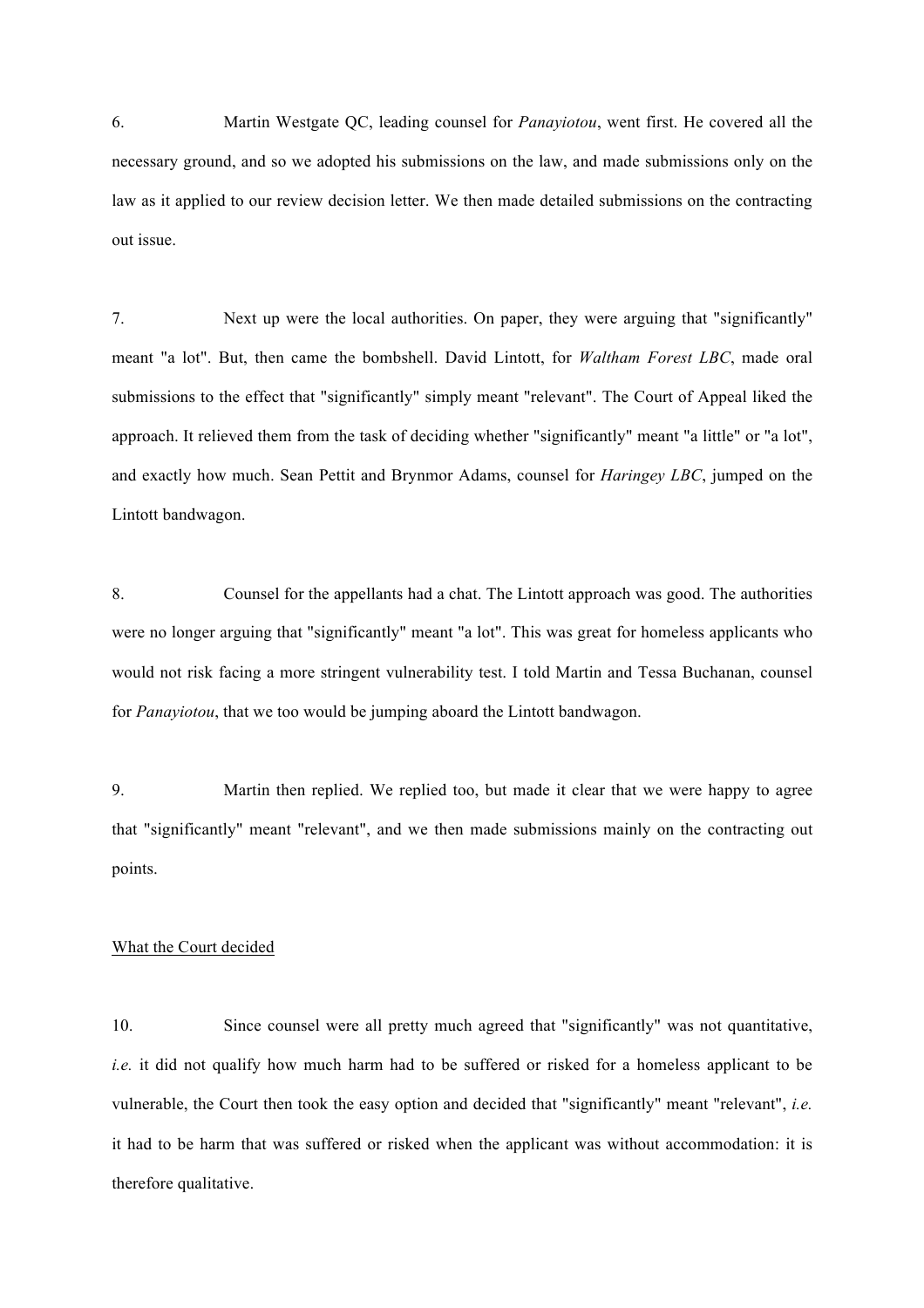11. The difference can be illustrated by way of example. If an applicant has a fear of heights, that would not be significant because it would not be relevant if the applicant was homeless because his homelessness would not necessitate him climbing heights.

12. The Court then examined both review decision letters. They decided that *Waltham Forest LBC's* letter had used "significantly" in the qualitative sense and was therefore lawful. They decided that *Haringey LBC's* letter had used the word "significantly" in a quantitative sense and this was not lawful.

13. The question is why the Court took such a different approach to the letters.

14. In my view, this is explained in part by going back to the contracting out issues. The Court never really got to grips with these points. They got very upset that the points were being argued at all, and questioned whether they could be raised in a homelessness appeal. They did not really understand or engage with the arguments, and their judgment on the contracting out issue is disappointing for these reasons.

15. The Court's decision on the contracting out was probably appealable. They may have realised this. This may explain why they decided for Mr Smith on the vulnerability issue. That prevented him from being able to take the contracting out any further. He won.

### Where this leaves vulnerability now

16. We now know that the vulnerability test involves a comparison with the ordinary person when homeless (see *Hotak*), and assessing whether the homeless applicant is likely to suffer or is at risk of suffering more harm when without accommodation than the comparator.